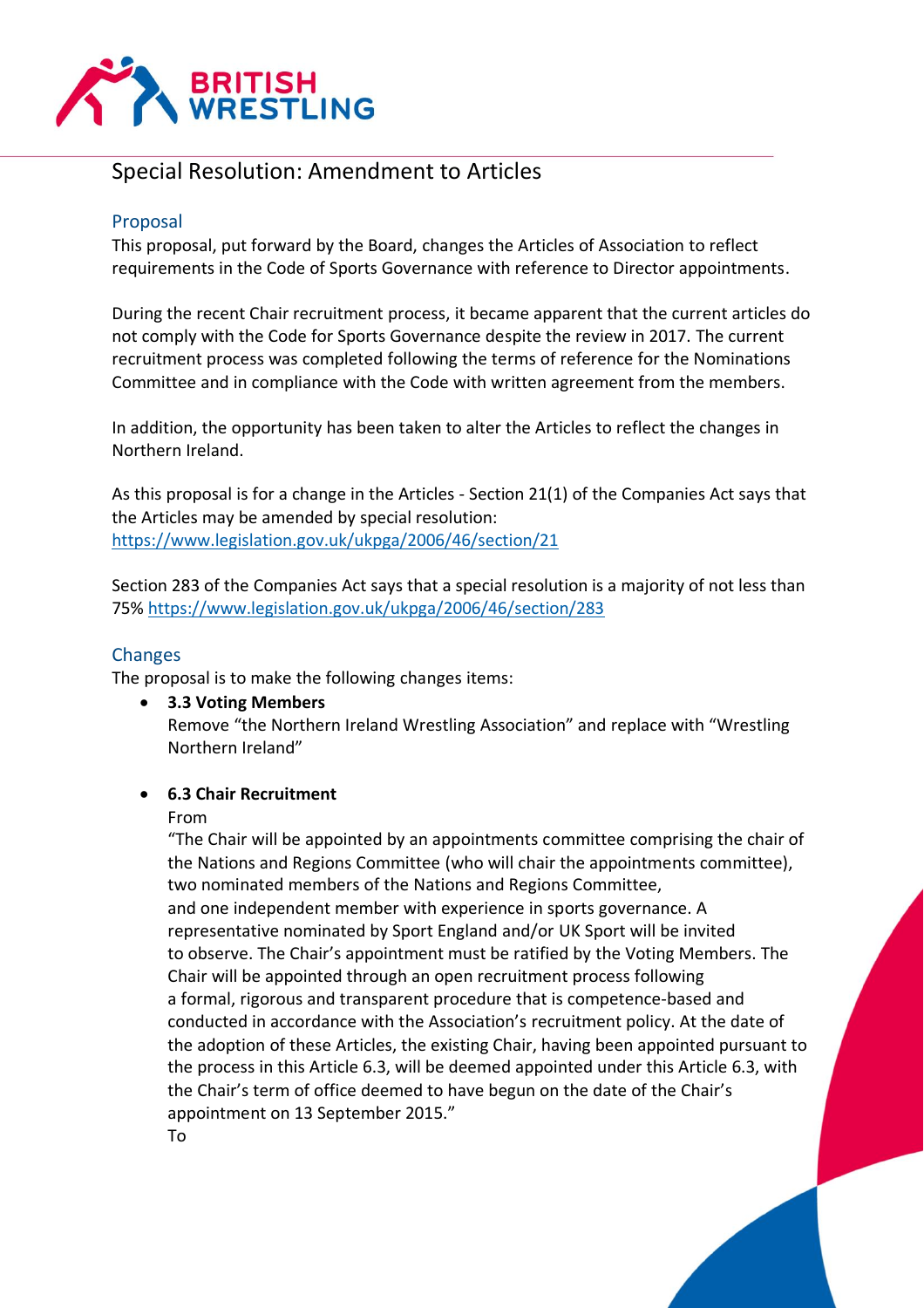

"The Chair will be appointed by the Nominations Committee in compliance with the Terms of Reference for the committee. The Chair's appointment must be ratified by the Voting Members."

• **6.5 Home Nation Director Recruitment** Remove "within 60 days of the date of adoption of these Articles"

### • **6.6 Independent Non-Executive Director Recruitment** From

"The Independent Non-Executive Directors will be appointed by an appointments committee comprising the Chair (who will chair the appointments committee), the chair of the Nations and Regions Committee and two nominated members of the Nations and Regions Committee. Each such appointment must be ratified by the Board. The appointments will follow an open recruitment process with a formal, rigorous and transparent procedure that is competence-based and conducted in accordance with the Association's recruitment policy. Each Independent Non-Executive Director will be required to have specialist skills, knowledge and experience in the area relevant to their role (respectively, finance; business and legal; and marketing and communications), and one of the Independent Non-Executive Directors will be appointed to act as the senior Independent Non-Executive Director. At the date of the adoption of these Articles, the existing Non-Executive Directors, having been appointed pursuant to the process in this Article 6.6, will be deemed appointed under this Article 6.6, with those Non-Executive Directors' terms of office deemed to have begun on the date of their having been appointed on 5 March 2016. " To

"The Independent Non-Executive Directors will be appointed by the Nominations Committee in compliance with the Terms of Reference for the committee. Each such appointment must be ratified by the Board. Each Independent Non-Executive Director will be required to have specialist skills, knowledge and experience in the area relevant to their role (respectively, finance; business and legal; and marketing and communications), and one of the Independent Non-Executive Directors will be appointed to act as the senior Independent Non-Executive Director. At the date of the adoption of these Articles, the existing Non-Executive Directors, having been appointed pursuant to the process in this Article 6.6, will be deemed appointed under this Article 6.6, with those Non-Executive Directors' terms of office deemed to have begun on the date of their having been appointed on 5 March 2016."

## • **7.1 CEO Recruitment**

## From

"A CEO will be appointed by the Board through an open recruitment process following a formal, rigorous and transparent procedure that is competence-based and conducted in accordance with the Association's recruitment policy. The CEO will be engaged, for such term and on such conditions as the Board thinks fit, to perform the day-to-day administration and management of the Association's affairs and such